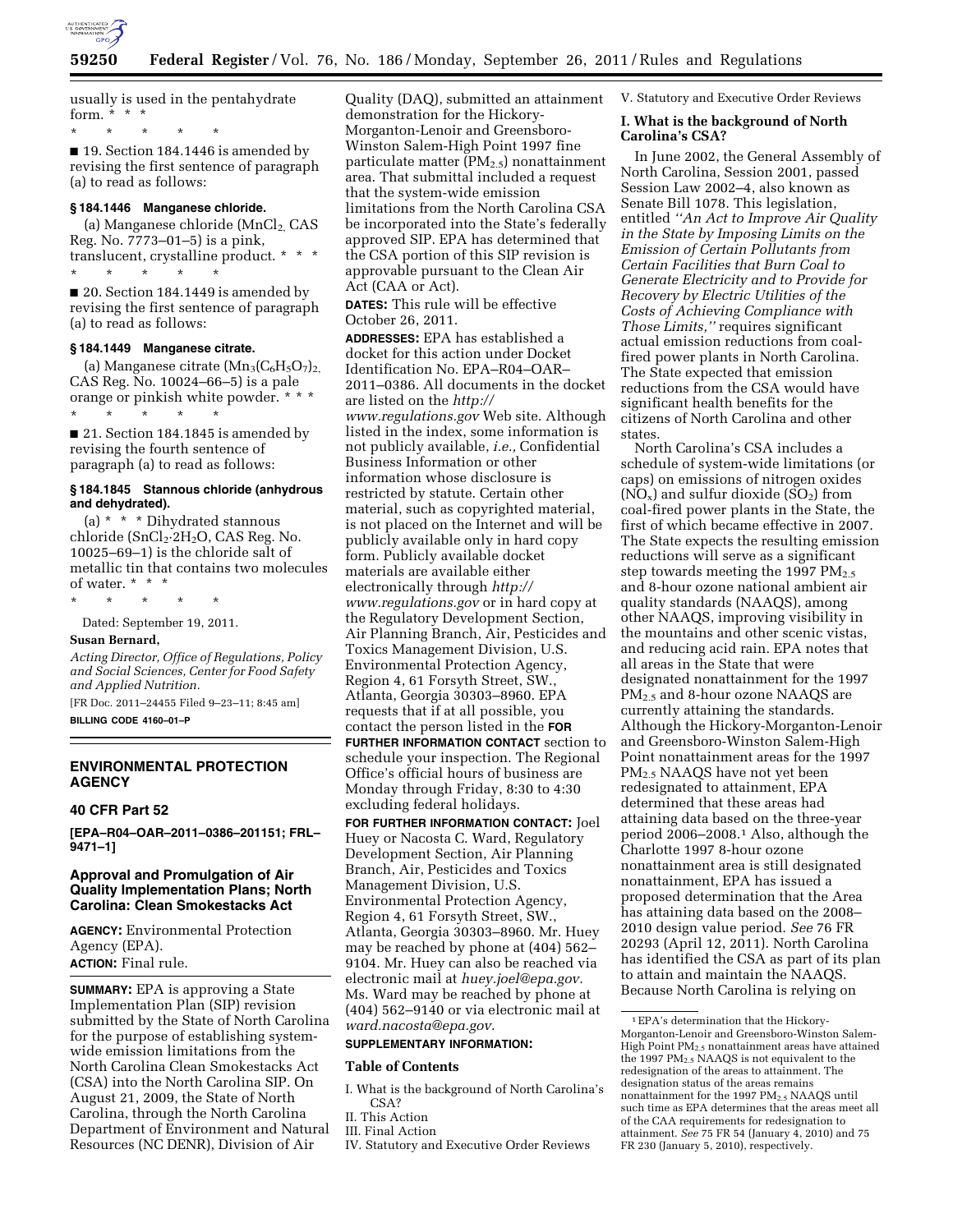emissions reductions from the CSA to demonstrate attainment and maintenance for certain areas in the State, North Carolina is now formally seeking that the CSA be included in the SIP so that the CSA's requirements may be considered ''permanent and enforceable.''

### **III. This Action**

EPA is approving a revision to the North Carolina SIP to incorporate the system-wide emission caps from the State's CSA. The specific provisions being incorporated into the SIP are paragraphs (a) through (e) of Section 1 of Session Law 2002–4, Senate Bill 1078 (hereafter ''Senate Bill 1078'') enacted June 20, 2002. This approval does not include incorporation into the North Carolina SIP of paragraphs (f) through (j) of Section 1 of Senate Bill 1078 nor any of Section 2 of Senate Bill 1078. Please refer to the docket for this rulemaking for the complete text of these provisions.

On June 22, 2011, EPA published a proposed rulemaking to incorporate the CSA requirements into federallyapproved North Carolina SIP. *See* 76 FR 36468. The comment period for this proposed rulemaking closed on July 22, 2011. EPA did not receive any comments, adverse or otherwise, during the public comment period.

#### **IV. Final Action**

Pursuant to section 110 of the CAA, EPA is approving the system-wide emission caps from the North Carolina State legislation entitled, *''An Act to Improve Air Quality in the State by Imposing Limits on the Emission of Certain Pollutants from Certain Facilities that Burn Coal to Generate Electricity and to Provide for Recovery by Electric Utilities of the Costs of Achieving Compliance with Those Limits.''* EPA has evaluated the State's submittal and has determined that it meets the applicable requirements of the CAA and EPA regulations. In reducing system-wide  $NO<sub>x</sub>$  and  $SO<sub>2</sub>$  emissions allowed by coal-fired power plants in the State, the CSA is strengthening North Carolina's SIP and will not interfere with CAA requirements. The approval of the CSA ensures that the State may take credit for the associated  $NO<sub>x</sub>$  and  $SO<sub>2</sub>$  emission reductions when pertinent to SIP submittals for other CAA requirements.

## **V. Statutory and Executive Order Reviews**

Under the CAA, the Administrator is required to approve a SIP submission that complies with the provisions of the Act and applicable Federal regulations.

42 U.S.C. 7410(k); 40 CFR 52.02(a). Thus, in reviewing SIP submissions, EPA's role is to approve state choices, provided that they meet the criteria of the CAA. Accordingly, this action merely approves state law as meeting federal requirements and does not impose additional requirements beyond those imposed by state law. For that reason, this action:

• Is not a ''significant regulatory action'' subject to review by the Office of Management and Budget under Executive Order 12866 (58 FR 51735, October 4, 1993);

• Does not impose an information collection burden under the provisions of the Paperwork Reduction Act (44 U.S.C. 3501 *et seq.*);

• Is certified as not having a significant economic impact on a substantial number of small entities under the Regulatory Flexibility Act (5 U.S.C. 601 *et seq.*);

• Does not contain any unfunded mandate or significantly or uniquely affect small governments, as described in the Unfunded Mandates Reform Act of 1995 (Pub. L. 104–4);

• Does not have Federalism implications as specified in Executive Order 13132 (64 FR 43255, August 10, 1999);

• Is not an economically significant regulatory action based on health or safety risks subject to Executive Order 13045 (62 FR 19885, April 23, 1997);

• Is not a significant regulatory action subject to Executive Order 13211 (66 FR 28355, May 22, 2001);

• Is not subject to requirements of Section 12(d) of the National Technology Transfer and Advancement Act of 1995 (15 U.S.C. 272 note) because application of those requirements would be inconsistent with the CAA; and

• Does not provide EPA with the discretionary authority to address, as appropriate, disproportionate human health or environmental effects, using practicable and legally permissible methods, under Executive Order 12898 (59 FR 7629, February 16, 1994).

In addition, this rule does not have tribal implications as specified by Executive Order 13175 (65 FR 67249, November 9, 2000), because the SIP is not approved to apply in Indian country located in the state, and EPA notes that it will not impose substantial direct costs on tribal governments or preempt tribal law.

The Congressional Review Act, 5 U.S.C. 801 *et seq.,* as added by the Small Business Regulatory Enforcement Fairness Act of 1996, generally provides that before a rule may take effect, the agency promulgating the rule must submit a rule report, which includes a

copy of the rule, to each House of the Congress and to the Comptroller General of the United States. EPA will submit a report containing this action and other required information to the U.S. Senate, the U.S. House of Representatives, and the Comptroller General of the United States prior to publication of the rule in the **Federal Register**. A major rule cannot take effect until 60 days after it is published in the **Federal Register**. This action is not a ''major rule'' as defined by 5 U.S.C. 804(2).

Under section 307(b)(1) of the CAA, petitions for judicial review of this action must be filed in the United States Court of Appeals for the appropriate circuit by November 25, 2011. Filing a petition for reconsideration by the Administrator of this final rule does not affect the finality of this action for the purposes of judicial review nor does it extend the time within which a petition for judicial review may be filed, and shall not postpone the effectiveness of such rule or action. This action may not be challenged later in proceedings to enforce its requirements. (*See* section 307(b)(2).)

### **List of Subjects in 40 CFR Part 52**

Environmental protection, Air pollution control, Incorporation by reference, Intergovernmental relations, Nitrogen dioxide, Ozone, Particulate matter, Reporting and recordkeeping requirements, Sulfur oxides.

Dated: September 13, 2011.

## **A. Stanley Meiburg**

*Acting Regional Administrator, Region 4.*  40 CFR part 52 is amended as follows:

#### **PART 52—[AMENDED]**

■ 1. The authority citation for part 52 continues to read as follows:

**Authority:** 42.U.S.C. 7401 *et seq.* 

#### **Subpart II—North Carolina**

■ 2. Section 52.1781 is amended by adding paragraph (h) to read as follows:

**§ 52.1781 Control strategy: Sulfur oxides and particulate matter.** 

\* \* \* \* \* (h) North Carolina submitted a control strategy plan for particulate matter entitled, *''An Act to Improve Air Quality in the State by Imposing Limits on the Emission of Certain Pollutants from Certain Facilities that Burn Coal to Generate Electricity and to Provide for Recovery by Electric Utilities of the Costs of Achieving Compliance with Those Limits.''* The State expects the resulting emission reductions of nitrogen oxides and sulfur dioxide from this control plan will serve as a